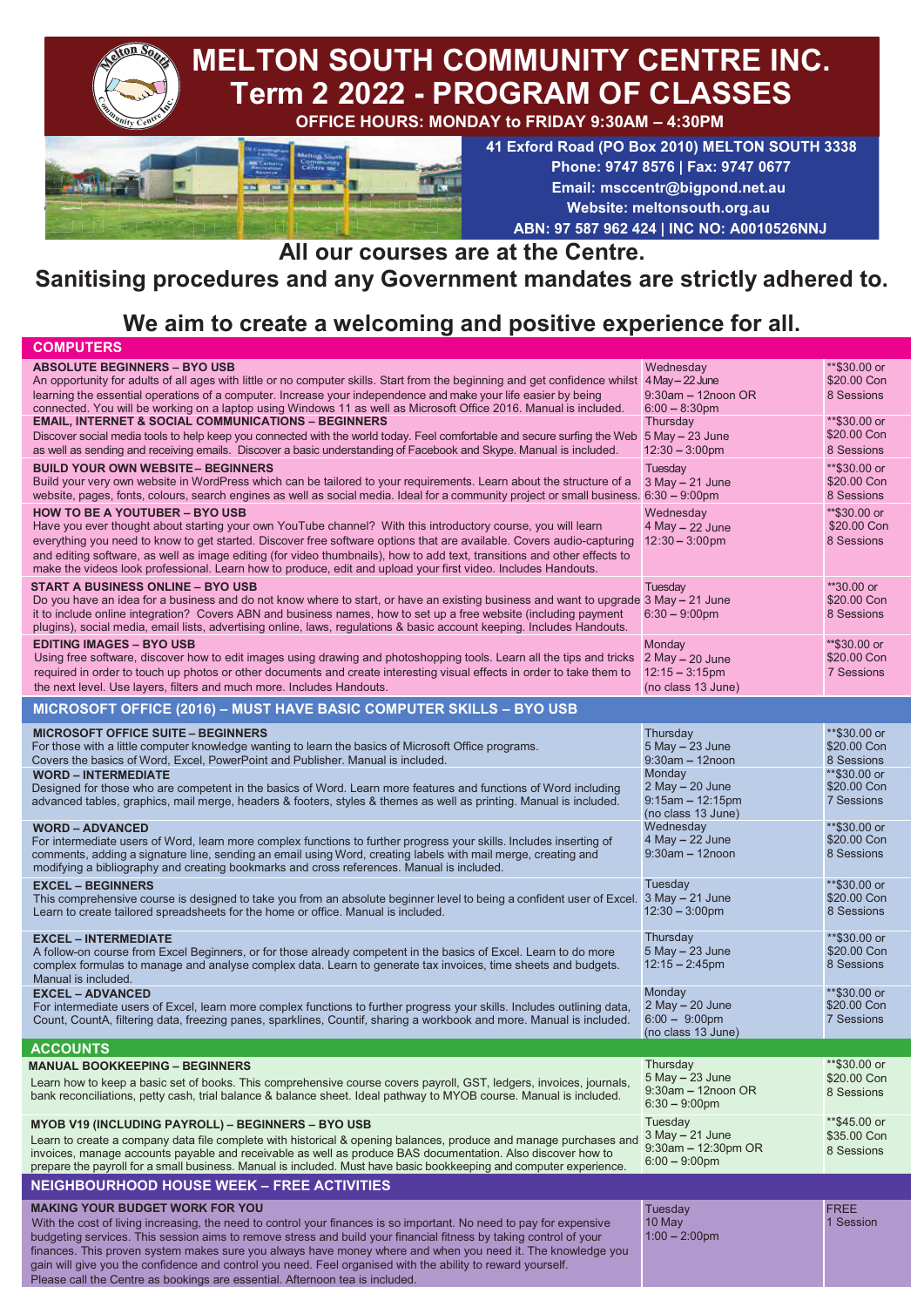| INDUSTRY PATHWAYS – PRE ACCREDITED (tailored for those seeking employment or a pathway to Accredited Training)                                                                                                         |                                 |                             |
|------------------------------------------------------------------------------------------------------------------------------------------------------------------------------------------------------------------------|---------------------------------|-----------------------------|
| <b>INTRO TO BEAUTY (RRP \$480.00 IF THE WORKSHOPS ARE DONE SEPARATELY)</b>                                                                                                                                             | Saturday                        | **\$120.00 or               |
| Covers Indian Head Massage, Professional Makeup Made Easy, Body Waxing, French Manicure & Pedicure, Lash Lift &                                                                                                        | 14 May $-$ 4 June               | \$90.00 Con                 |
| Tint and Shellac Nails. Some kits included. Ideal pathway to Certificate III Beauty Services or employment.                                                                                                            | 10:00am start                   | 4 Sessions                  |
| <b>INTRO TO FLORISTRY</b>                                                                                                                                                                                              | Tuesday                         | **\$120.00 or               |
| Learn how to work with a variety of flowers, foliages and accessories including wiring techniques.                                                                                                                     | $3$ May $-21$ June              | \$90.00 Con                 |
| You will create boxed arrangements, table centres, corsages and posies. Take designs home weekly.                                                                                                                      | $6:30 - 9:00$ pm                | 8 Sessions                  |
| This is an ideal pathway to Certificate II Floristry or employment opportunities in the florist industry.                                                                                                              |                                 |                             |
| <b>INTRO TO PASTRY &amp; BAKING</b>                                                                                                                                                                                    | Thursday                        | **\$95.00 or                |
| Learn hands-on the skills required to work in the patisserie industry. Discover breadmaking and learn to make choux                                                                                                    | 12 May $-$ 16 June OR           | \$75.00 Con                 |
| pastry, tarts, puddings, as well as modern and traditional desserts. Your tutor was trained in France.<br>This is an ideal pathway to Certificate III Hospitality or employment opportunities.                         | Saturday<br>$7$ May $-$ 18 June | 6 Sessions                  |
|                                                                                                                                                                                                                        | (no class 11 June)              |                             |
|                                                                                                                                                                                                                        | $12$ noon $-3:00$ pm            |                             |
| <b>INTRO TO SEWING</b>                                                                                                                                                                                                 | Tuesday 3 May - 21 June         | **\$30.00 or                |
| Designed for beginners, learn basic techniques of how to use a sewing machine as well as some hand sewing stitches.                                                                                                    | $12:30 - 3:00$ pm OR            | \$20.00 Con                 |
| Make small projects such as a pillowcase, pot stand, pin cushion, tote bag or apron. BYO working sewing machine,                                                                                                       | Thursday 5 May - 23 June        | 8 Sessions                  |
| fabrics and threads. See requirements list. Ideal pathway to Sewing – Intermediate or employment opportunities.                                                                                                        | $9:30$ am $-12$ noon            |                             |
| <b>SEWING - INTERMEDIATE</b>                                                                                                                                                                                           | Tuesday                         | **\$30.00 or                |
| For those who have done the Intro to Sewing course or who have sewing experience, build on your skills including                                                                                                       | $3$ May $-21$ June              | \$20.00 Con                 |
| putting in zips, pleating, gathering, garment construction and terminology, hemming and lace techniques.                                                                                                               | $9:30$ am $-12$ noon            | 8 Sessions                  |
| Complete at least 3 projects. BYO working sewing machine, fabrics, patterns and threads. See requirements list.                                                                                                        |                                 |                             |
| Ideal pathway to Sewing - Advanced or employment.                                                                                                                                                                      |                                 |                             |
| <b>SEWING - ADVANCED</b>                                                                                                                                                                                               | Thursday                        | **\$30,00 or                |
| For those who have completed Intermediate Sewing or have a good understanding of garment construction. Create your 5 May - 23 June                                                                                     |                                 | \$20.00 Con                 |
| own garments using commercial patterns with your own choice of fabric (you must supply). Learn to alter patterns to                                                                                                    | $12:30 - 3:00 \text{pm}$        | 8 Sessions                  |
| your own shape and tailor to your individual taste. Includes adding trims, changing lengths, adding extra details and                                                                                                  |                                 |                             |
| discovering the tricks of the trade. BYO working sewing machine, fabrics, patterns and threads.<br>See requirements list. Ideal pathway to employment.                                                                 |                                 |                             |
|                                                                                                                                                                                                                        |                                 |                             |
| <b>ACCREDITED TRAINING - MUST HAVE A USI (UNIQUE STUDENT IDENTIFIER) NUMBER TO ATTEND</b>                                                                                                                              |                                 |                             |
| <b>FOOD HANDLERS - FOLLOW BASIC FOOD SAFETY PRACTICES (HLTFSE001)</b>                                                                                                                                                  | Saturday                        | $$65.00$ or                 |
| Designed for those involved in food preparation and provides basic hygiene principles for all food handlers. Any service 4 June                                                                                        |                                 | \$60.00 Con                 |
| or business that serves food, even snacks, must ensure that members of their staff hold this certificate. Valid for 3 years. 10:00am - 1:00pm                                                                          |                                 | 1 Session                   |
| FOOD SAFETY SUPERVISOR (HLTFSE005 & HLTFSE007)                                                                                                                                                                         | Saturday                        | \$90,00 or                  |
| Must be completing Food Handlers on the same day, or have completed it through us in the past 12 months. Every food                                                                                                    | 4 June<br>$1:30 - 4:30$ pm      | \$85.00 Con<br>1 Session    |
| supply business must have a Food Safety Supervisor. Designed to provide the skills required to prevent, recognise and                                                                                                  |                                 |                             |
| address food handling hazards, as well as supervise other people handling food to ensure that food handling is carried out                                                                                             |                                 |                             |
| correctly and safely. A Manual is provided on the day. Please note that two post-course assessments must be<br>completed. Certificate is valid for 3 years.                                                            |                                 |                             |
| PERFORM CPR (HLTAID009)                                                                                                                                                                                                | Saturday 30 April OR            | $$65.00$ or                 |
| Provides the skills to recognise and manage a person who is unconscious and not breathing. CPR is a lifesaving                                                                                                         | 28 May OR 25 June               | \$60.00 Con                 |
| technique and a skill everyone should have. The theory component must be completed online beforehand. This                                                                                                             | $9:00am - 12n$ oon              | 1 Session                   |
| information is emailed when payment is made. Certificate is valid for 1 year.                                                                                                                                          |                                 |                             |
| <b>PROVIDE FIRST AID (HLTAID011)</b>                                                                                                                                                                                   | Saturday 30 April OR            | \$115.00 or                 |
| Designed to develop skills and knowledge to administer first aid in an emergency. The theory component must be                                                                                                         | 28 May OR 25 June               | \$110.00 Con                |
| completed online beforehand. This information is emailed when payment is made. On the day learn the practical and                                                                                                      | $9:00am - 4:30pm$               | 1 Session                   |
| be tested on both. Includes CPR (HLTAID009), which is required to be updated annually. Certificate is valid for 3 years.                                                                                               |                                 |                             |
| PROVIDE AN EMERGENCY FIRST AID RESPONSE IN AN EDUCATION & CARE SETTING (HLTAID012)                                                                                                                                     | Saturday 30 April OR            | \$165.00 or                 |
| Designed for those working in an education and care setting to develop skills and knowledge to administer first aid.                                                                                                   | 28 May OR 25 June               | \$160.00 Con                |
| The theory component of the course must be completed online beforehand. This information is emailed when payment                                                                                                       | $9:00am - 4:30pm$               | 1 Session                   |
| is made. On the day learn the practical and then be tested on both. Meets the First Aid, Asthma and Anaphylaxis<br>requirements as required by the Australian Children's Education and Care Quality Authority (ACEQA). |                                 |                             |
| Includes CPR (HLTAID009), which is required to be updated annually. Certificate is valid for 3 years.                                                                                                                  |                                 |                             |
| <b>BEAUTY WORKSHOPS</b>                                                                                                                                                                                                |                                 |                             |
|                                                                                                                                                                                                                        |                                 |                             |
| <b>INTRO TO BEAUTY COURSE – SEE INDUSTRY PATHWAYS SECTION</b>                                                                                                                                                          |                                 |                             |
| <b>INDIAN HEAD MASSAGE</b>                                                                                                                                                                                             | Saturday                        | \$20.00 or                  |
| Learn this age-old art of massaging to achieve a total state of relaxation and calmness. Discover these simple and<br>effective techniques. Covers scalp, shoulders and neck. Offered in Intro to Beauty course.       | 14 May<br>$10:00am - 12noon$    | \$15,00 Con<br>1 Session    |
| <b>PROFESSIONAL MAKEUP MADE EASY</b>                                                                                                                                                                                   | Saturday                        |                             |
| Covers the three steps to makeup. 1. Preparing and base work, 2. Face-framing, contouring/highlighting and 3.                                                                                                          | 7 May                           | \$40,00 or<br>\$35.00 Con   |
| Colouring in eyes and lips. Make your eyes pop with natural, classic and/or smokey eyes. Includes full makeup usage,                                                                                                   | $12:30 - 3:00$ pm               | 1 Session                   |
| instructions and Certificate of Participation. Offered in Intro to Beauty.                                                                                                                                             |                                 |                             |
| <b>BODY WAXING</b>                                                                                                                                                                                                     | Saturday                        | \$115.00 or                 |
| Using traditional roll-on strip and hot wax. Learn before/after care and hygiene. Covers underarms, legs, bikini, lips,                                                                                                | 21 May                          | \$110.00 Con                |
| chin, arms & brows. Included is a wax kit, instructions and a Certificate of Participation. Offered in Intro to Beauty.                                                                                                | $10:00am - 2:30pm$              | 1 Session                   |
| <b>LASH LIFT &amp; TINT</b>                                                                                                                                                                                            | Saturday                        | \$95.00 or                  |
| Learn to lift and tint lashes including brow tint. Includes instructions and a kit.                                                                                                                                    | 28 May                          | \$90.00 Con                 |
| Also includes a Certificate of Participation. Offered in Intro to Beauty course.                                                                                                                                       | $9:30$ am $-12:30$ pm           | 1 Session                   |
| <b>FRENCH MANICURE &amp; PEDICURE</b>                                                                                                                                                                                  | Saturday                        | \$60,00 or                  |
| Save money by learning how to do your own. Learn to do a French 'Mani & Pedi' the easy and effective way.                                                                                                              | 28 May                          | \$55.00 Con                 |
| Includes a kit containing products, as well as a Certificate of Participation. Offered in Intro to Beauty course.                                                                                                      | $1:00 - 4:00$ pm                | 1 Session                   |
| <b>SHELLAC NAILS</b>                                                                                                                                                                                                   |                                 | \$150.00 or                 |
|                                                                                                                                                                                                                        |                                 |                             |
|                                                                                                                                                                                                                        | Saturday<br>4 June              |                             |
| Learn how to prepare the nails with a dry manicure and then coat with shellac application. Covers shaping, removal,                                                                                                    | $10:00am - 2:30pm$              | \$145.00 Con                |
| nail repairs & homecare advice. Includes a kit, instructions & Certificate of Participation. Offered in Intro to Beauty.                                                                                               |                                 | 1 Session                   |
| <b>DELUXE FACIALS</b>                                                                                                                                                                                                  | Saturday<br>18 June             | $$60.00$ or                 |
| Learn how to cleanse, tone, scrub and apply an eye and face mask. Then finish off with a moisturising and relaxing<br>massage. Includes a kit, instructions and a Certificate of Participation.                        | 10:00am - 1:00pm                | \$55.00 Con<br>1 Session    |
|                                                                                                                                                                                                                        | Saturday                        |                             |
| <b>DIP POWDER NAILS</b>                                                                                                                                                                                                | 25 June                         | \$150.00 or<br>\$145.00 Con |
| Similar to SNS, covers natural nail and tip application, nail repair, refills, removals and jewel nail art.<br>Includes kit and Certificate of Participation.                                                          | $10:00am - 4:00pm$              | 1 Session                   |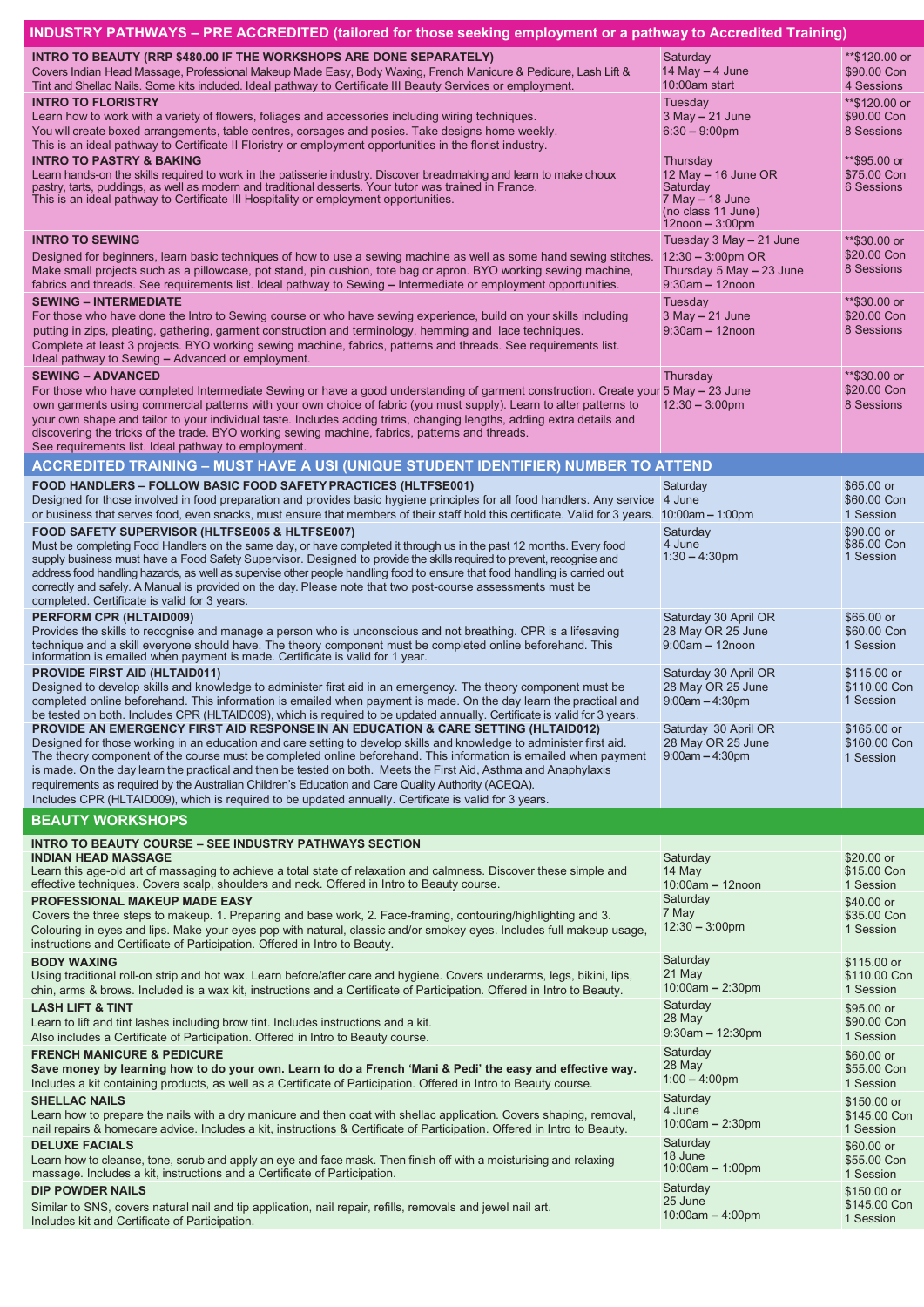| <b>ARTS, CRAFTS &amp; HOBBIES</b>                                                                                                                                                                                                                                                                                                                                                                                                                                                                                                                                                                                                                                                                                 |                                                                                                                                 |                                                                                                     |
|-------------------------------------------------------------------------------------------------------------------------------------------------------------------------------------------------------------------------------------------------------------------------------------------------------------------------------------------------------------------------------------------------------------------------------------------------------------------------------------------------------------------------------------------------------------------------------------------------------------------------------------------------------------------------------------------------------------------|---------------------------------------------------------------------------------------------------------------------------------|-----------------------------------------------------------------------------------------------------|
| <b>INTRO TO SOY CANDLE WORKSHOP - NEW COURSE</b><br>Save money and learn how to make your very own soy wax candles. Make two candles to take home with a fragrance Monday 16 May<br>of your choosing. Everything is supplied. Bring a box or container to take your lovely candles home in.<br><b>ART FOR BEGINNERS - NEW COURSE</b><br>Designed for adults, come along and learn a new skill or develop an already budding interest in painting. The class<br>is catered to teach you the techniques of painting using acrylic paints. BYO materials.<br><b>ZENTANGLE ART - NEW COURSE</b><br>Discover the world of Zentangle Art which is easy-to-learn. Create beautiful images by drawing structured patterns | Sunday 15 May OR<br>$10:00$ am $- 12:30$ pm<br>Tuesday<br>$3$ May $-21$ June<br>$10:00$ am - 12noon<br>Tuesday<br>$24 - 31$ May | \$90.00<br>\$85.00 Con<br>1 Session<br>\$25.00<br>\$20.00 Con<br>8 Sessions<br>\$7.50<br>\$5.00 Con |
| (tangles) with a combination of dots, lines, simple curves, S-curves and orbs. All materials are supplied.<br><b>CARD MAKING - INTERMEDIATE (1)</b><br>For those with more experience, create different card folds and embellishments. Use the paper provided or you are<br>welcome to bring your own. Everything is supplied.                                                                                                                                                                                                                                                                                                                                                                                    | $10:30$ am - 12noon<br>Monday<br>9 May<br>$10:30$ am - 12noon                                                                   | 2 Sessions<br>\$5.00<br>1 Session                                                                   |
| <b>CARD MAKING - INTERMEDIATE (2)</b><br>For those with more experience wanting to further their skills, you will use food dye to colour the paper and laces, and<br>learn to use stickers as well as washi tape. Everything is supplied.                                                                                                                                                                                                                                                                                                                                                                                                                                                                         | Monday<br>23 May<br>$10:30am - 12noon$                                                                                          | \$5.00<br>1 Session                                                                                 |
| <b>HEALTH, WELLBEING &amp; SPIRITUAL</b>                                                                                                                                                                                                                                                                                                                                                                                                                                                                                                                                                                                                                                                                          |                                                                                                                                 |                                                                                                     |
| <b>GUIDED MEDITATION</b><br>A gentle and accessible practice that transforms the mind and encourages concentration, clarity and emotional<br>balance. BYO yoga mat and a drink.<br><b>YOGA</b>                                                                                                                                                                                                                                                                                                                                                                                                                                                                                                                    | Wednesday<br>$27$ April $-$ 29 June<br>$9:50 - 10:20$ am                                                                        | $$52.50$ or<br>\$50,00 Con<br>10 Sessions<br>\$105,00 or                                            |
| Designed for adults of all levels to improve health whilst catering for individual needs. Increase flexibility and strength<br>as well as reduce stress. Everyone is welcome regardless of fitness level or experience. BYO yoga mat and a drink.                                                                                                                                                                                                                                                                                                                                                                                                                                                                 | Wednesday<br>$27$ April $-$ 29 June<br>$10:30 - 11:30$ am OR<br>11:30am - 12:30pm OR<br>$6:00 - 7:00$ pm OR<br>$7:00 - 8:00$ pm | \$100.00 Con<br>10 Sessions                                                                         |
| IN THE KITCHEN - ENCLOSED SHOES MUST BE WORN - BRING APRON AND CONTAINER                                                                                                                                                                                                                                                                                                                                                                                                                                                                                                                                                                                                                                          |                                                                                                                                 |                                                                                                     |
| <b>INTRO TO PASTRY &amp; BAKING COURSE - SEE INDUSTRY PATHWAYS SECTION</b><br><b>HIGH TEA SURPRISE - NEW COURSE</b><br>Impress your family and friends with a high tea with flair. Come along and make petit four cakes, ribbon<br>sandwiches and small hot canapes.<br><b>CHOUX PASTRY CREATIONS - NEW COURSE</b><br>Learn how to make choux pastry and then, using the pastry, further your skills by creating eclairs, cream puffs,<br>profiteroles and chouquettes. Discover the versatility of this pastry.                                                                                                                                                                                                  | Sunday<br>29 May<br>$10:00am - 1:00pm$<br>Sunday<br>5 June<br>$10:00am - 1:00pm$                                                | \$60.00 or<br>\$55.00 Con<br>1 Session<br>\$55.00 or<br>\$50.00 Con<br>1 Session                    |
| <b>PUFF PASTRY CREATIONS - NEW COURSE</b><br>Learn how to make this amazing pastry and then, using the pastry, enhance your skills by creating vanilla slices,<br>cheese sticks and palmiers. You will be inspired at how many treats you can use this pastry for.                                                                                                                                                                                                                                                                                                                                                                                                                                                | Sunday<br>19 June<br>$10:00am - 1:00pm$                                                                                         | \$50,00 or<br>\$45,00 Con<br>1 Session                                                              |
| <b>FRENCH MACAROONS</b><br>Impress your family and friends and discover how to make these popular delicious French sweet treats in various colours.<br>Great idea as gifts. Everything you need is supplied.                                                                                                                                                                                                                                                                                                                                                                                                                                                                                                      | Sunday<br>15 May<br>$10:00am - 1:00pm$                                                                                          | \$50.00 or<br>\$45.00 Con<br>1 Session                                                              |
| <b>CAKE DECORATING FOR BEGINNERS</b><br>Learn how to make and assemble a sponge cake, as well as different icing and decorating techniques. Includes<br>practical application of improving piping skills using pre-made cupcakes. See requirements.                                                                                                                                                                                                                                                                                                                                                                                                                                                               | Thursday<br>19 May $-9$ June<br>$6:00 - 8:30$ pm                                                                                | \$115,00 or<br>\$110.00 Con<br>4 Sessions                                                           |
| <b>VIETNAMESE COOKING - NEW COURSE</b><br>A hands-on Vietnamese cooking course where you will learn the fundamentals of cooking with the ingredients and<br>flavours which make Vietnamese food so alluring. Includes shaking beef with rice, Vietnamese coleslaw, pork ball<br>soup, pork skewers, spicy fish skewers with fried rice, Vietnamese lettuce-wrapped spring rolls and lemongrass chili<br>chicken with rice. You are welcome to stay and eat or bring a container to take it home. Everything is supplied.                                                                                                                                                                                          | Monday<br>9 May - 30 May<br>$10:00$ am $-12$ noon                                                                               | \$65.00 or<br>\$60.00 Con<br>4 Sessions                                                             |
| <b>THAI COOKING</b><br>Come along and learn the basics of Thai cooking in this hands-on course. Using fresh ingredients, you will create<br>dishes with strong aromatic components that will make your tastebuds dance. Includes chicken satay skewers, corn<br>fritters with dipping sauce, sweet & sour pork with steamed rice, sweet & sour salad, fish cakes with dipping sauce,<br>Chang Mai noodles, green chicken curry and Thai-style fried rice. You are welcome to stay and eat or bring a<br>container to take it home. Everything is supplied.                                                                                                                                                        | Monday<br>9 May - 30 May<br>$12:30 - 2:30$ pm                                                                                   | $$65.00$ or<br>\$60.00 Con<br>4 Sessions                                                            |